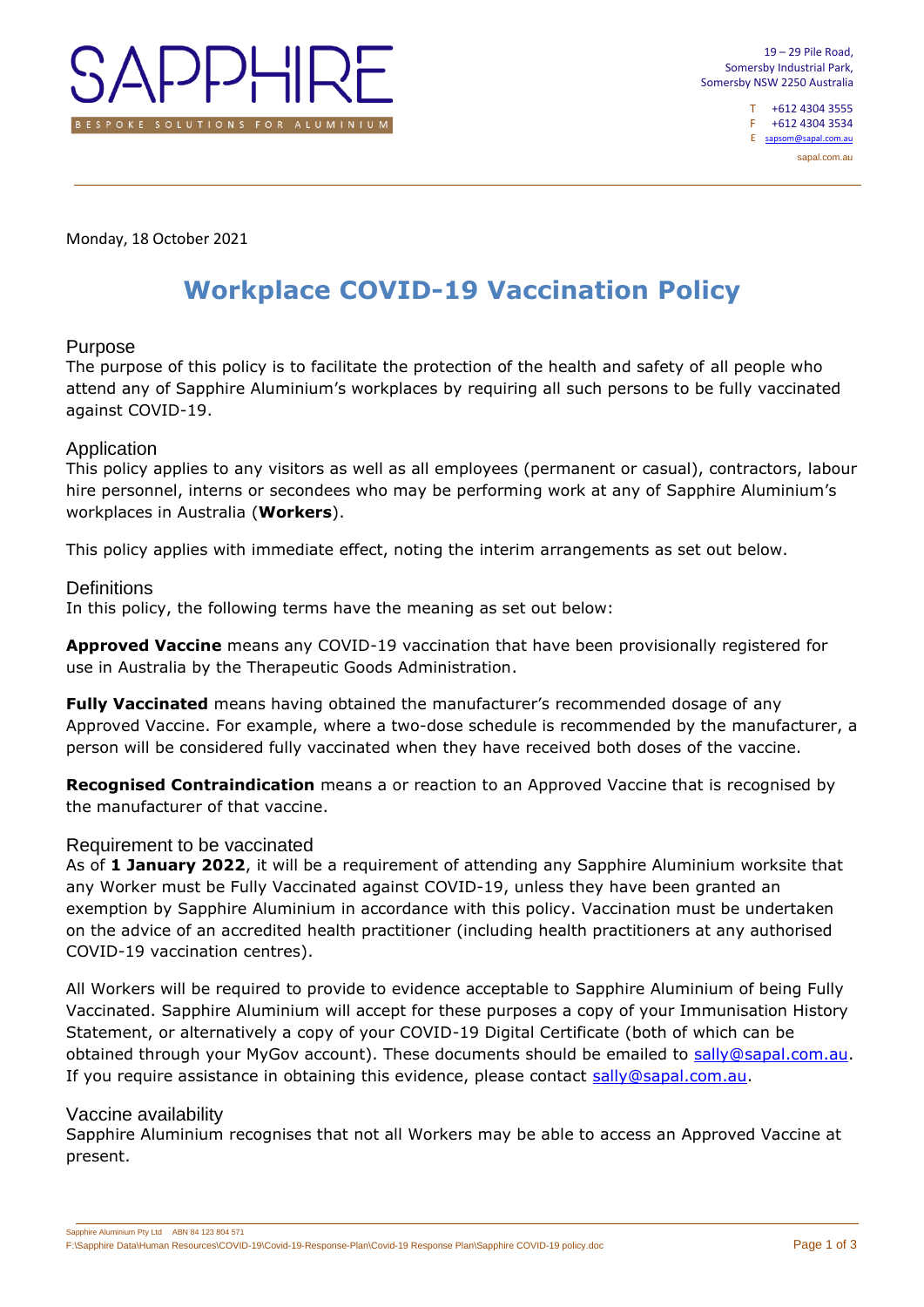

T +612 4304 3555 F +612 4304 3534  $E$  sapsom@sapal.com sapal.com.au

Any Worker who is not currently Fully Vaccinated must have obtained their first dose of an Approved Vaccine prior to **30th November 2021** and must have obtained their second dose of an Approved Vaccine prior to **23rd December 2021**.

Any Workers who are unable to make a booking for an Approved Vaccine due to current access limitations can email [sally@sapal.com.au](mailto:sally@sapal.com.au) for further information.

Sapphire Aluminium will continue to monitor the advice from the Department of Health and will inform all Workers of any developments.

#### **Exemptions**

Sapphire Aluminium understands that not all Workers will be able to receive an Approved Vaccine, including due to medical conditions for which there is a Recognised Contraindication to receiving any of the Approved Vaccines.

Any employees who have such a medical condition are required to provide medical evidence satisfactory to Sapphire Aluminium of the medical condition and the reason for which they are unable to receive any of the Approved Vaccines. Any medical certificate provided in this respect must be issued by a duly qualified medical practitioner with a current and valid registration and must clearly identify the medical condition, and specify that the Worker's medical condition gives rise to a Recognised Contraindication in respect of all Approved Vaccines. Sapphire Aluminium reserves the right to contact the issuing medical practitioner to verify the authenticity of any such medical certificates.

Any Worker who is unable to become Fully Vaccinated for any other reason, including by reason of a sincerely held religious belief, religious practice or religious observance, must email [sally@sapal.com.au](mailto:sally@sapal.com.au) prior to 31st October 2021. Requests for an exemption will be considered by Sapphire Aluminium on a case-by-case basis.

In order to ensure the health and safety of Workers at Sapphire Aluminium's workplaces, individuals granted an exemption may be subject to conditions or restrictions related to their job, facility access and/or safety requirements (e.g. masking).

## Information provided to Sapphire

Any information provided to Sapphire Aluminium in accordance with this policy will be treated confidentially by Sapphire Aluminium, and will be used only for determining compliance with this policy, and to enable Sapphire Aluminium to undertake statistical analysis with respect to vaccine coverage amongst its workforce.

Any Worker who provides information to Sapphire Aluminium in accordance with this policy is expected to provide accurate and truthful information to Sapphire Aluminium. Failure to do so will be considered serious misconduct, and may result in termination of employment.

#### Obtaining information about vaccination

We advise you in the first instance to consult with your accredited health practitioner about any concerns you may have in relation to receiving an Approved Vaccine, including the process for obtaining an Approved Vaccine.

Information about making a booking to receive an Approved Vaccine can be found: